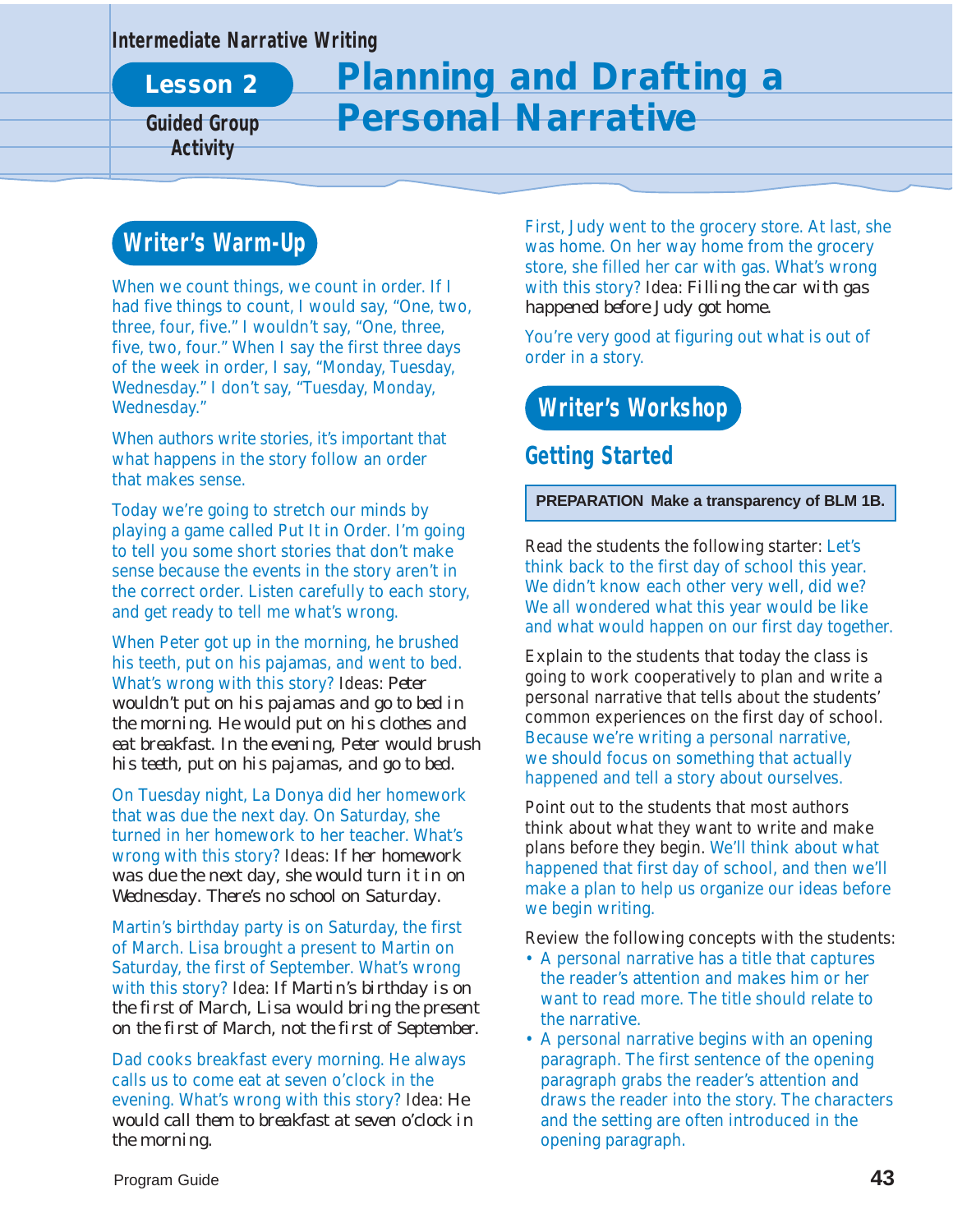- The plot tells what happens in the middle of the story. The middle paragraphs of a personal narrative tell the plot, the problems, and how the characters try to solve the problems.
- The last paragraph of a personal narrative brings the story to a satisfying conclusion. It often gives the solution to the problems and the characters' feelings about the solution.
- The special message from the author to the reader is called the theme.

## **Brainstorming**

Explain to the students that they're going to brainstorm. When we brainstorm, we think of as many ideas as we can. I'll list them on the board. Let's think of some things that were worrying you or problems you had as you started the first day of school this year. List the responses on the board. Allow three or four minutes for brainstorming. Encourage the students to give their ideas freely. Ask the students to vote for three problems to write about in this personal narrative. Circle their choices.

Display BLM 1B on the overhead. Have the class brainstorm possible titles for this personal narrative, and write them on the board. Ask the students to choose, by a show of hands, which title to use. Write the selected title on the graphic organizer.

Remind the students that the first sentence of the opening paragraph should grab the reader's attention and draw the reader into the story. Some authors use questions or exclamations for their opening sentences. Other authors start with sounds or actions. Still others start with thoughts or dialogue. Sometimes authors put two or more ideas together to write a good opening sentence. Read the opening sentence from the personal narrative "Silver Dart": *As I prepared to dive into the water more than thirty feet below, a final thought screamed in my head, "How did I ever get myself into this mess?"* What did the author use to get our attention? Idea: *Thought in dialogue.* Tell us an opening sentence we could use for our class personal narrative. Accept two or three reasonable responses, and write them on the board. If a student gives an incomplete sentence, rephrase the response as a complete sentence. Ask the students to choose, by a show of hands, which sentence to use. Write the selected opening sentence on the graphic organizer.

Remind the students that the main characters and the setting are often included in the opening paragraph. Have the students identify the main characters in this personal narrative. Ideas: *The students, the teacher.* On the graphic organizer, write the word *students* in one of the character circles and your name in the other. Ask the students to suggest words for you to write around each circle to tell about the characters. If the students use only physical characteristics, encourage them to add personality attributes by asking leading questions such as these: What feelings did you have? What does this tell you about the kind of people you are as a class? Explain to the students that a character's physical characteristics are what you would see if you took a photograph of that person, such as the color of the person's hair or eyes. Point out that personality attributes tell how a character acts, for example, whether he or she is a mean person or a kind person.

Discuss the setting with the students, entering the name of your school in the setting circle. Ask the students for words and phrases that describe your school or classroom. Add these around the setting circle.

Remind the students that the plot tells what happens. The middle paragraphs of a personal narrative tell the problem or problems and how the characters try to solve them. Discuss the plot with the students, entering key words in each box on the story map, following a plan similar to this:

Box 1: first day of school

Box 2: worried

Box 3: first selected brainstormed idea

Box 4: solution to the first problem

Box 5: second selected brainstormed idea

Box 6: solution to the second problem

Box 7: third selected brainstormed idea

Box 8: solution to the third problem

The final paragraph of a personal narrative usually gives the solution to the main problem and the characters' feelings about the solution. Complete the story map.

Box 9: summary of problems solved

Box 10: feelings of the students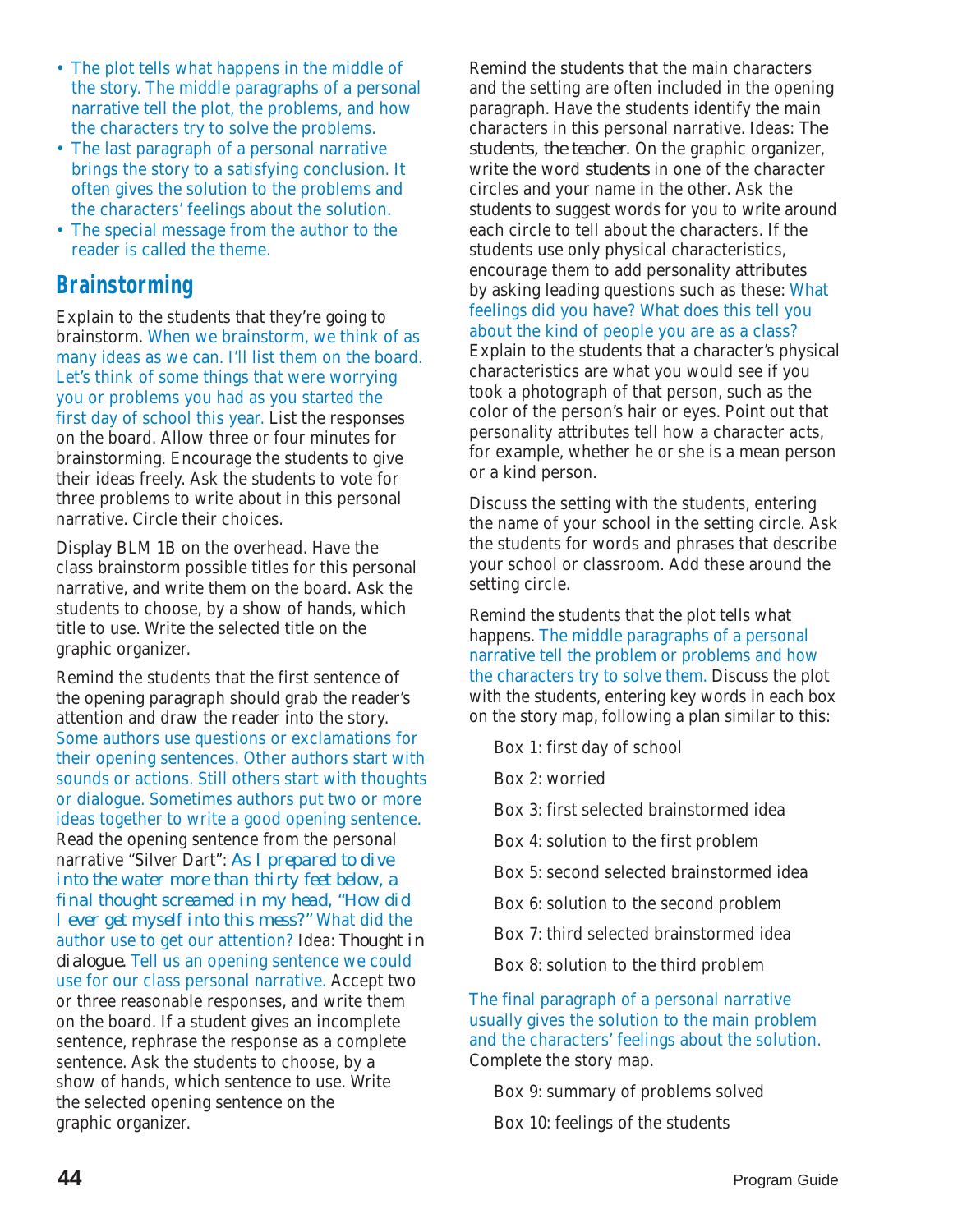Discuss with the students the special message they want to give the reader.

Remind the students that the last paragraph of a personal narrative often brings the story to a satisfying conclusion. Have the students suggest closing sentences to use for the class personal narrative. Accept two or three reasonable responses from the students, and write them on the board. If a student gives an incomplete sentence, rephrase the response as a complete sentence. Ask the students to choose, by a show of hands, which sentence to use. Write the selected closing sentence on the graphic organizer.

### **Drafting a Class Narrative**

**PREPARATION You'll need chart paper and the completed BLM 1B.**

Display the completed BLM 1B. In this part of the lesson, you'll write the class narrative on chart paper. Leave spaces between lines for editing. Now we're ready to begin writing the class personal narrative. On chart paper, I'll write our title on the first line and center it on the page. Then I'll begin our personal narrative with the opening sentence we chose. I'll indent the first word of the paragraph. An indent is a small space before the first word that shows we're starting a new paragraph. Show how to indent the first word of a paragraph as you write the opening sentence on chart paper.

Point to the setting circle on the graphic organizer. Give me a detail sentence we could use to describe our classroom. Accept two or three responses from the students. Record them on the chart paper. If a student gives an incomplete sentence, rephrase the response as a complete sentence. You may use more than one sentence to describe the classroom.

Point to the character circles on the graphic organizer. Point to the circle labeled "students." Give me a sentence we could use to describe the students. Accept two or three responses from the students describing physical appearance. Write them on the chart paper. Accept two or three responses from the students describing personality attributes. Write them on the chart paper. You may use more than one sentence for each characteristic. Repeat the process for the character circle labeled with your name.

Remind the students that an opening paragraph often ends with a statement of the problem. Help the students summarize the main problem by making a statement such as this: All the problems we wrote on our organizer could be grouped together. Try to make one sentence that summarizes the three problems. Idea: *Everyone was worried about being in a new class with a new teacher.* Write the sentence on the chart paper.

Now we're ready to write our second paragraph. Tell me a sentence that expresses the problem we listed in Box 3. Write the response on the chart paper. I'll indent the first word of this paragraph. An indent is a small space before the first word that shows we're starting a new paragraph. Demonstrate as you write the first sentence of the paragraph.

Tell me a sentence that describes how we felt when we discovered that problem. Write the response on the chart paper. Tell me how we solved that problem. Accept two or three responses from the students. Write the responses on the chart paper.

Continue with this teaching sequence to write the third and fourth paragraphs, using leading questions to elicit sentences that express the problem, how the class felt about the problem, and how the class solved the problem. Remind the students that the first word of each new paragraph should be indented.

Now we're ready to write our final paragraph. Tell me the sentence we wrote in the first paragraph that summarized the three problems we had. Idea: *Everyone was worried about being in a new class with a new teacher.* Tell me that idea, but use different words. Write the response on the chart paper as the first sentence of the last paragraph.

Now let's reread the sentences from the middle paragraphs that tell how we solved each problem. Tell us a sentence that combines those ideas in one sentence. Write the response on the chart paper. Next we need a sentence that tells how we felt by the end of the first day of school. Accept two or three responses from the students. Write the responses on the chart paper. Finally we need a closing sentence to bring our narrative to a satisfying conclusion. Remember that *conclusion* is another word for *end.* That sentence is on our graphic organizer.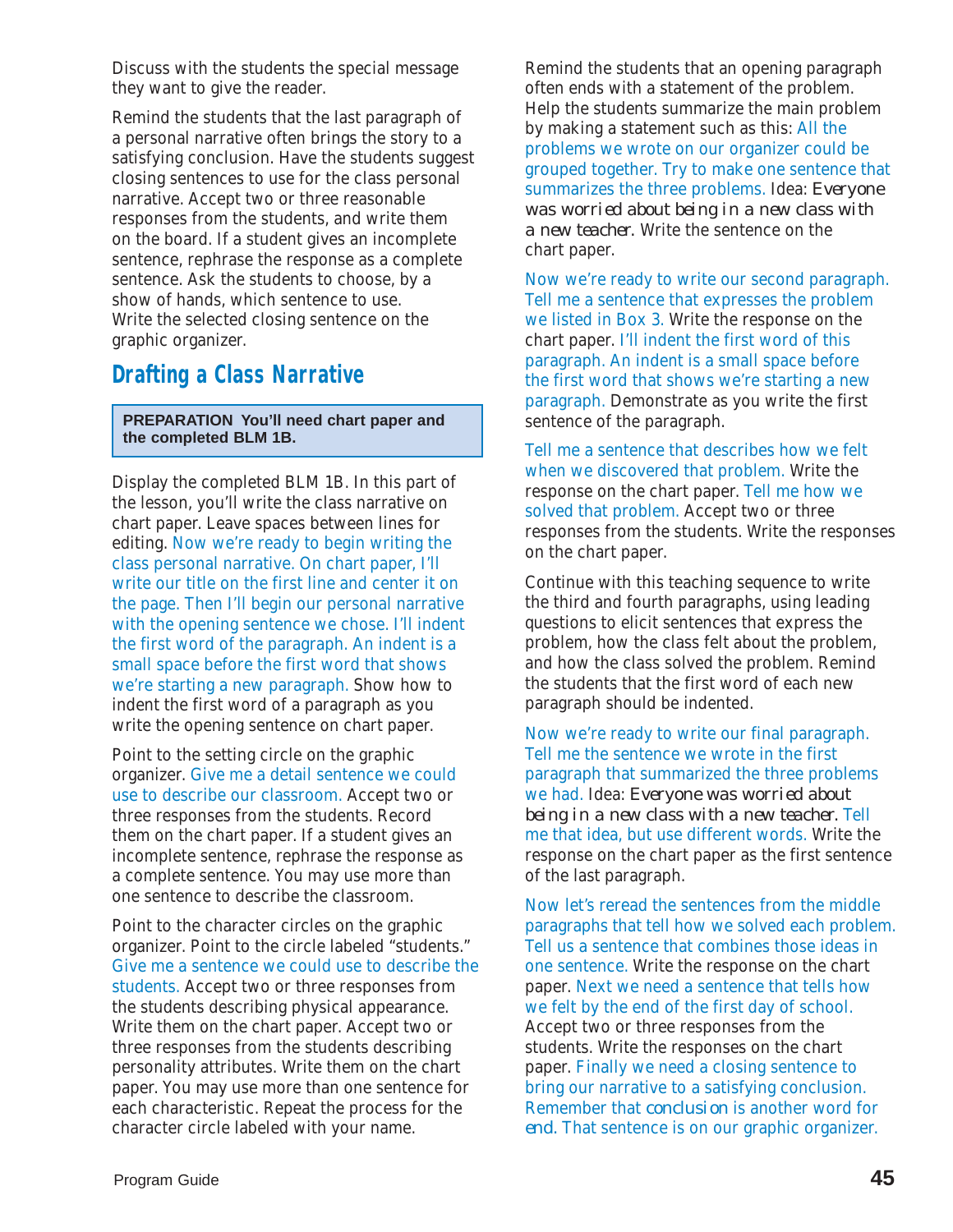Ask a student to read the sentence aloud while you write it on the chart paper.

Read the entire story with the students. Praise them for their hard work in completing the first draft of the class narrative. Tell them that the following day the class will work together to edit what they've written.

## **Writer's Workout**

**PREPARATION Each student will need a copy of BLM 2.**

Explain to the students that the Writer's Workout will help them practice and become proficient at various writing skills. When you're proficient at a skill, you can do that skill easily. You're an expert at that skill. Have each student complete BLM 2 to reinforce the concepts of temporal order and substitutes for *asked.*

Ask a student to read the instructions for each part aloud. Explain any unfamiliar terms or vocabulary. If this task seems particularly difficult for your students, read the instructions to them as they follow along, and complete the first item of each part as a guided task.

After the students have completed the Writer's Workout, review and discuss the answers with them.

|        | <b>Writer's Workout</b>                                                                                                                                                                                         | <b>BIM2</b> |
|--------|-----------------------------------------------------------------------------------------------------------------------------------------------------------------------------------------------------------------|-------------|
| Part 1 | These stories don't make sense because the events in each story<br>are not in the correct order. Explain what is incorrect.                                                                                     |             |
|        | 1. Doug loves to play basketball on the weekends. He meets his friends on Saturday to play                                                                                                                      |             |
|        | basketball in the park. The next day, Wednesday, they go back to play another game.<br>What's wrong with this story? The next day would be Sunday, not Wednesday.                                               |             |
|        | 2. Sharon has lots of fun during summer vacation. In July, she swims every day. In December,<br>she goes to summer camp.                                                                                        |             |
|        | What's wrong with this story? December is not a summer month.                                                                                                                                                   |             |
|        | 3. First, Tammy took the eggs out of the refrigerator. Fifth, she broke the eggs into the bowl.                                                                                                                 |             |
|        | Third, she scrambled them and cooked them in a pan.                                                                                                                                                             |             |
|        | What's wrong with this story? Fifth should be second.                                                                                                                                                           |             |
|        | Part 2 Use a different word for asked. Write the new sentence on the lines.<br>1. "Do you know Sadie's phone number?" the secretary asked.<br>Idea: "Do you know Sadie's phone number?" the secretary inquired. |             |
|        | 2. "Have you seen my umbrella?" I asked.<br>Idea: "Have you seen my umbrella?" I questioned.                                                                                                                    |             |
|        |                                                                                                                                                                                                                 |             |
|        |                                                                                                                                                                                                                 |             |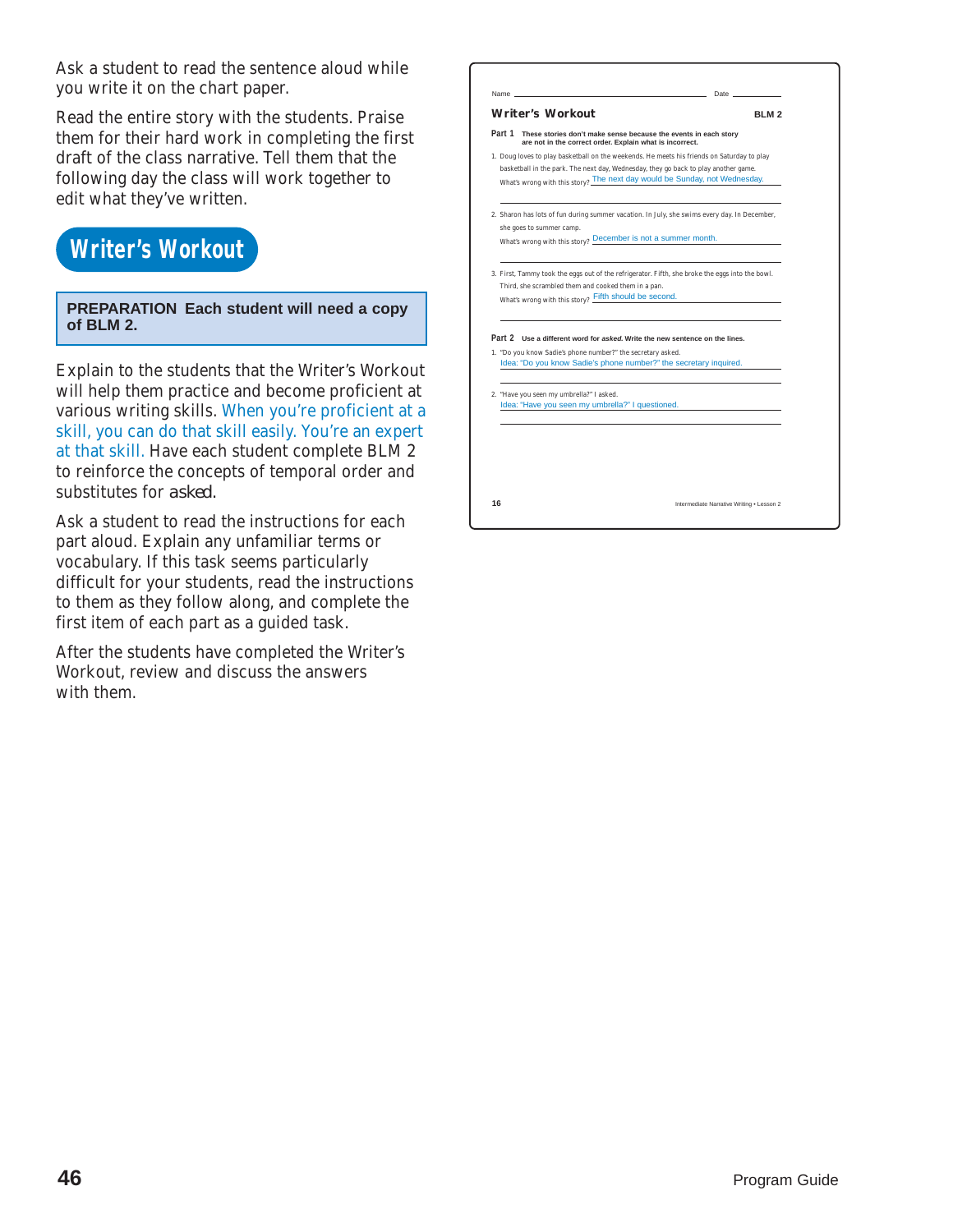Copyright © SRA/McGraw-Hill. Permission is granted to reproduce this page for classroom use. Copyright © SRA/McGraw-Hill. Permission is granted to reproduce this page for classroom use.

BLM<sub>1B</sub>